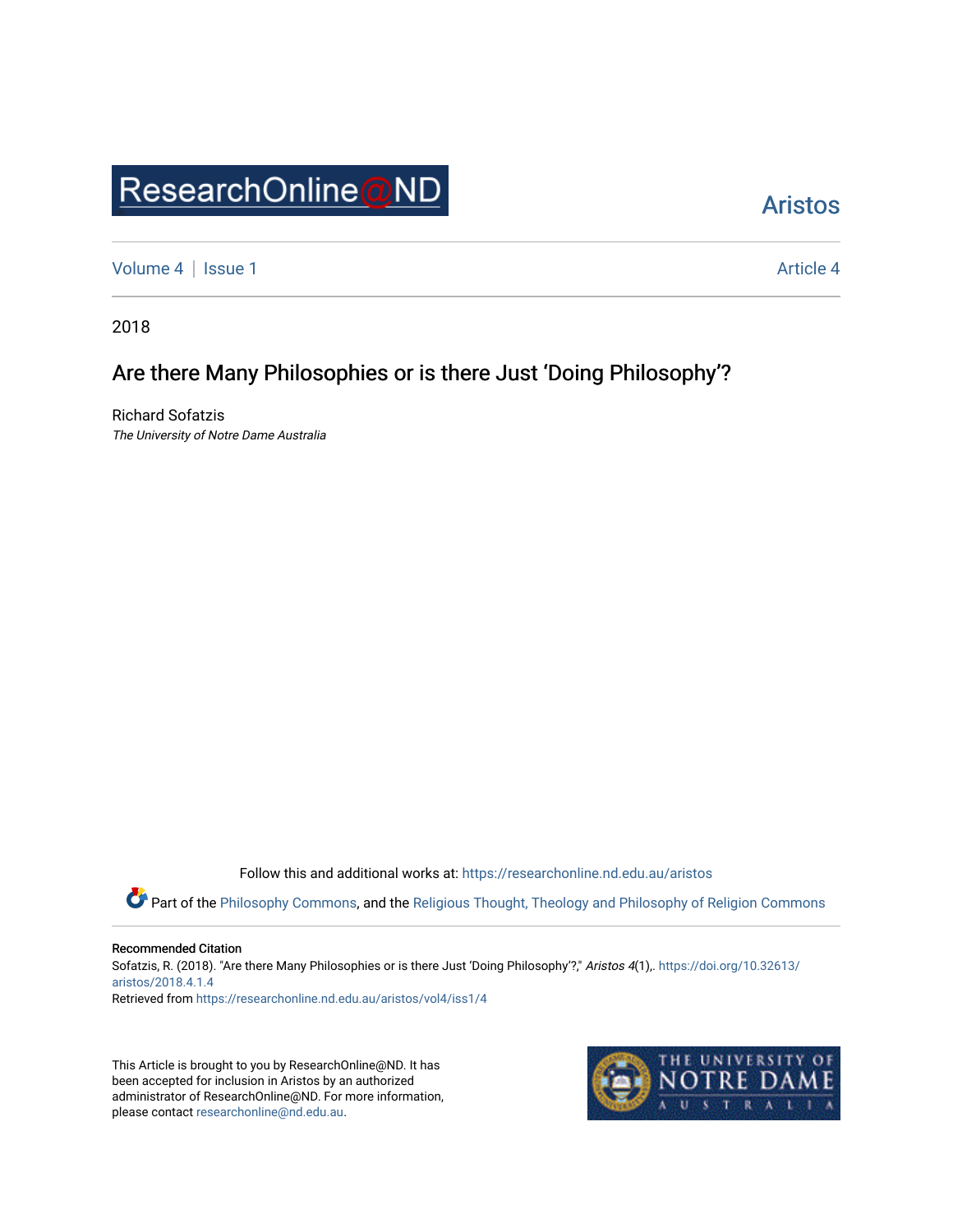# **ARE THERE MANY PHILOSOPHIES OR IS THERE JUST 'DOING PHILOSOPHY'?** Richard Sofatzis

# **1. Introduction**

#### *'All men by nature desire to know.' – Aristotle.*<sup>1</sup>

Aristotle's famous declaration of the universal pursuit of knowledge attests to the truth that knowing, thinking and philosophising are capacities that all humans hold in common.<sup>2</sup> But is the nature of this common pursuit one of unity or plurality: are there many philosophies or is there 'just doing philosophy'? Can both of these propositions stand simultaneously, or does admitting one exclude the other? In this essay, I will initially outline that the term *philosophy* can be used in various senses: firstly, corresponding to the subjective act of philosophising and, secondly, to systems of thought which are judged against an objective criterion, reality itself. Then, by acknowledging that human thinking follows common principles, we will establish that true philosophy must form a unity. We conclude that there are many partially true philosophies, but only one authentic way doing of 'doing philosophy'. 'Doing philosophy' proceeds from common and immutable principles and reflects the unity of truth itself.

#### **2.** *Philosophy***: one term, multiple senses**

# *2.1 Conceptual analysis*

The meaning of the term *philosophy* is foundational in determining whether there are many philosophies or whether there is just 'doing philosophy'. Philosophy, from the Greek φίλος (*philos*/love) and σοφία (*sophia*/wisdom), is often thus defined from its etymological roots as the love or pursuit of wisdom.<sup>3</sup> Yet philosophy may also be considered as a system of

<sup>&</sup>lt;sup>1</sup> The opening sentence to Aristotle's *Metaphysics*, as quoted/translated by McInerny, 11; Cf. Aristotle, *Metaphysics, Volume I: Books 1-9*, trans. Hugh Tredennick, Loeb Classical Library 271 (Cambridge, MA: Harvard University Press, 1933), 3, https://doi.org/10.4159/DLCL.aristotle-metaphysics.1933.

<sup>2</sup> Cf. McInerny, *A Student's Guide to Philosophy*, 14–15.

<sup>3</sup> Cf. Aristotle, *Metaphysics, Volume I: Books 1-9*, 3–13. Here Aristotle speaks of man's desire to know and the highest form of knowledge being wisdom. He then associates this with the term 'philosopher'. According to Aquinas, Pythagoras was the first to call 'himself a philosopher, i.e., a lover of wisdom.' Thomas Aquinas, *Commentary on the Metaphysics of Aristotle*, trans. John Patrick Rowan, The Collected Works of St. Thomas Aquinas (Charlottesville, Va: InteLex Corporation, 1993), 24,

http://pm.nlx.com.ipacez.nd.edu.au/xtf/view?docId=aquinas/aquinas.35.xml; Richard E. Creel, *Thinking Philosophically: An Introduction to Critical Reflection and Rational Dialogue* (Malden, MA: Blackwell Publishers, 2001), 15, 20–21, 35; Ralph M. McInerny, *Thomism in an Age of Renewal* (Notre Dame, Ill: University of Notre Dame Press, 1968), 108.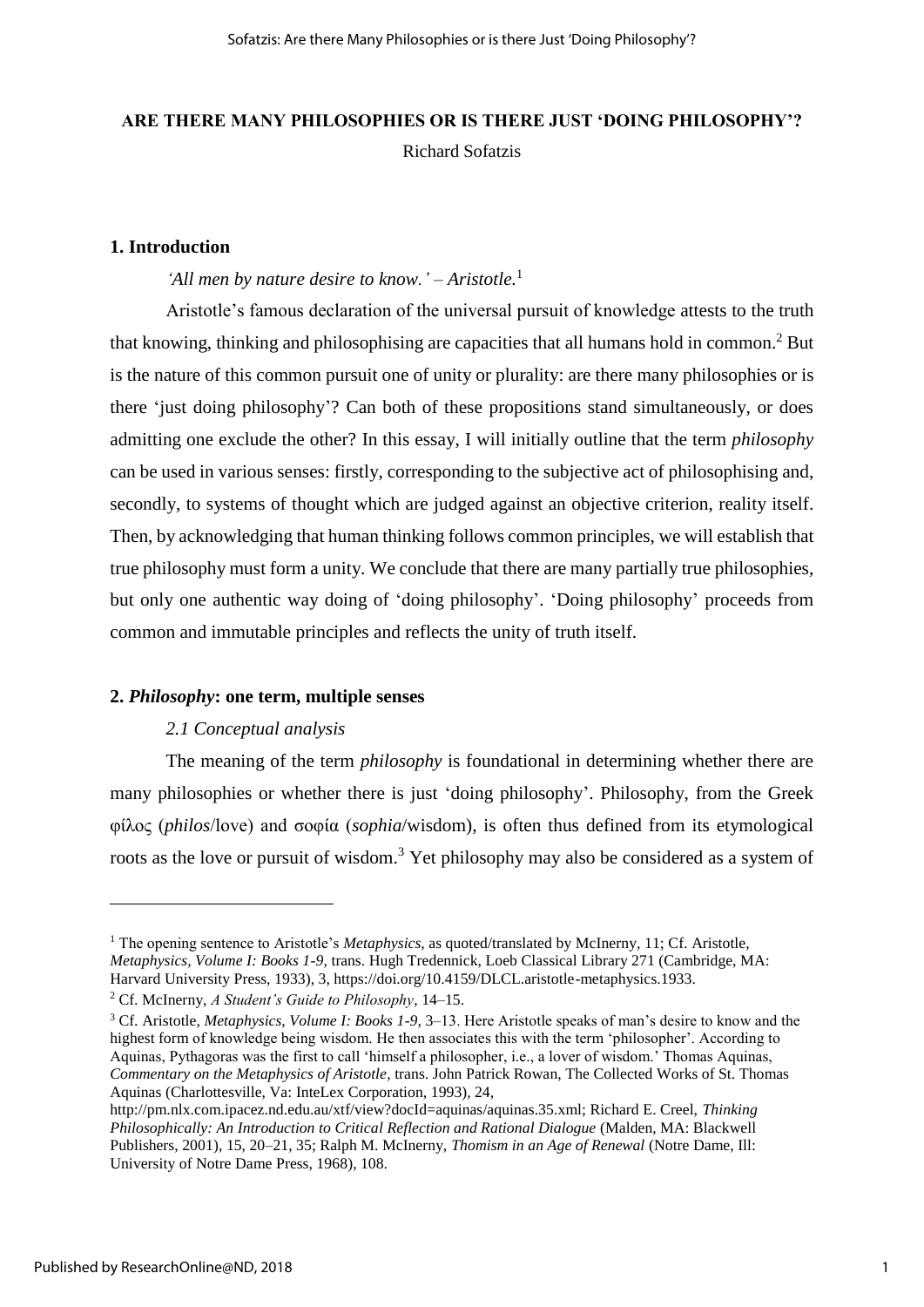thought, that is 'a philosophy' or 'a philosophical theory'. 4 While the first sense is implied by the phrase 'just doing philosophy', 'there are many philosophies' implies the second. I will argue that these positions are not necessarily contradictory, for one refers to a human action/practice, whereas the other refers to the result of the action/practice, namely the production of a system of thought. Therefore, the term 'philosophy' can be used in multiple senses, such that the two propositions of the question at hand should not be considered mutually exclusive without further clarification or qualification.

# *2.1 Philosophy as a subjective activity*

Having established that there exist various senses of the term *philosophy*, it is now fitting to consider the reasons for this. Ralph McInerny points out that doing philosophy is a subjective activity, that is, it is an activity undertaken by a subject (a person) – let us designate this by the term *philosophising*.<sup>5</sup> History irrefutably demonstrates that, just as many individuals philosophise, their philosophical thought is frequently incongruent with each another – whether partially or wholly.<sup>6</sup> A multiplicity of philosophical theories abounds, and, by the second sense of philosophy discussed above, many philosophies.<sup>7</sup> Therefore, reflecting on the propositions of our question in connection with the two senses of *philosophy* that have been developed, it is the case that while one can 'just do philosophy' in the pursuit of wisdom, on account of its inherent subjectivity, the result of history is that many people adhere to disparate philosophies.

# *2.2 Philosophy as autonomous and objective*

Having considered the subjective nature of philosophising, we shall now examine that in another sense philosophy is 'autonomous and objective'. 8 At the outset of his *Metaphysics,*  Aristotle identifies that philosophy seeks knowledge of ultimate causes and principles.<sup>9</sup> Thomas

<sup>4</sup> Frederick C. Copleston, *A History of Philosophy*, vol. I: Greece and Rome (Westminster, Maryland: The Newman Press, 1946), 2–3; Etienne Gilson, *The Unity of Philosophical Experience* (London: Sheed & Ward, 1938), 307; Cf. McInerny, *Thomism in an Age of Renewal*, 111.

<sup>5</sup> McInerny, *Thomism in an Age of Renewal*, 107, 111; Cf. Gilson, *The Unity of Philosophical Experience*, 325. <sup>6</sup> Aristotle demonstrated this in his outline of the various prior theories regarding the causes of things. Cf.

Aristotle, *Metaphysics, Volume I: Books 1-9*, 17–43; Similarly, cf. Aquinas, *Commentary on the Metaphysics of Aristotle*, 31–61; McInerny also demonstrates this with respect to the modern era of philosophy, cf. McInerny, *A Student's Guide to Philosophy*, 8–9, 19-26.

<sup>7</sup> Cf. Copleston, *A History of Philosophy*, I: Greece and Rome:2–7; McInerny, *A Student's Guide to Philosophy*, 52.

<sup>8</sup> McInerny, *Thomism in an Age of Renewal*, 106.

<sup>9</sup> Aristotle, *Metaphysics, Volume I: Books 1-9*, 13; Jacques Maritain, *An Introduction to Philosophy*, trans. E. I Watkin (London: Sheed & Ward, 1930), 81.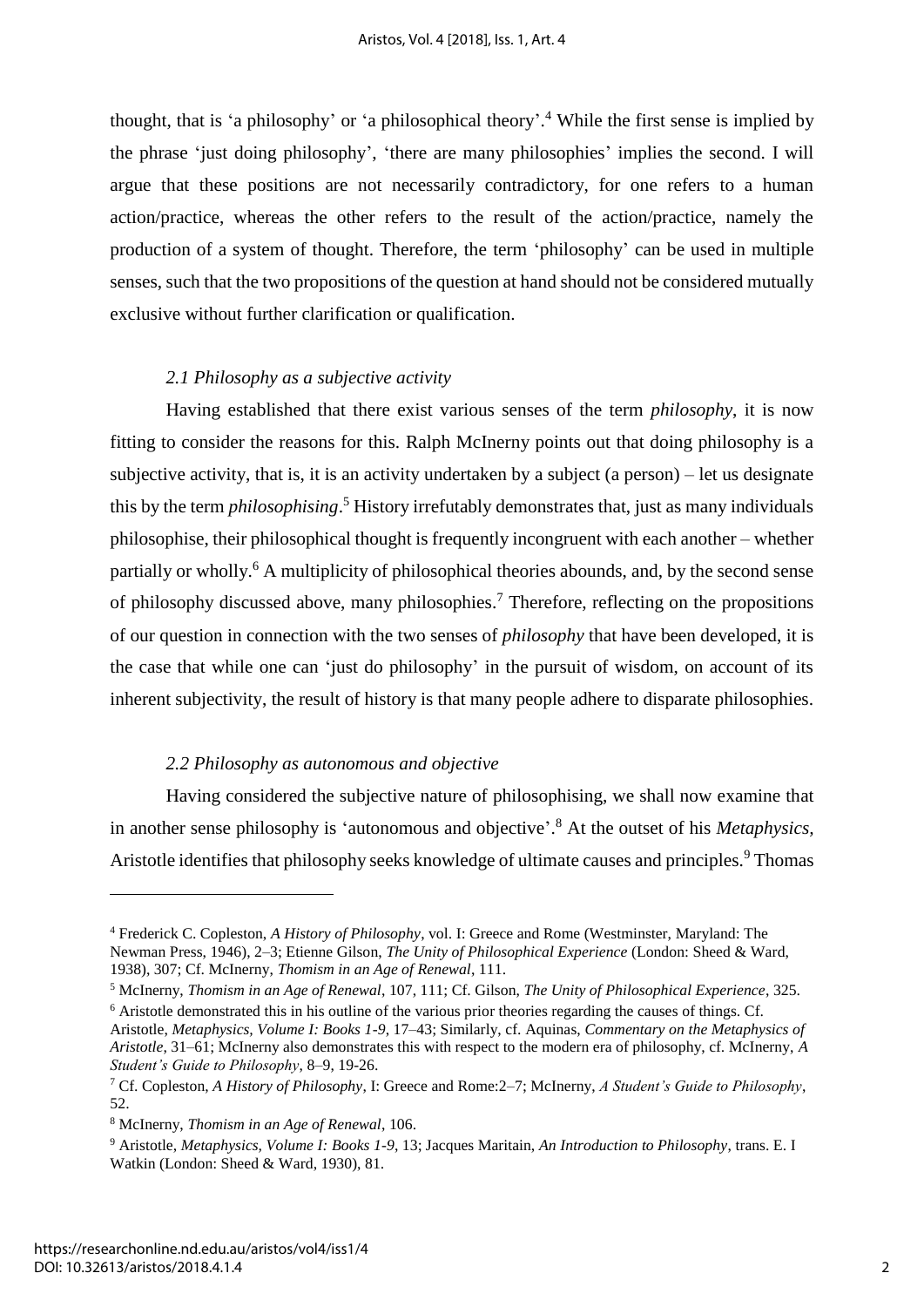Aquinas, commenting on a later passage of the same work, posits that 'knowing attains its completion as a result of the likeness of the thing known existing in the knowing subject',  $10$ and thus, we derive the criterion for all knowledge: *reality*. <sup>11</sup> Therefore, since philosophy seeks knowledge, *reality* is equally the criterion for philosophy: all philosophical systems can be evaluated according to how well they are able strike the target of what is real.<sup>12</sup> In a sentence, philosophy seeks not mere opinion but knowledge of the very way things are.<sup>13</sup> And, thus, we are at the cusp of the conflict residing in our question: objective knowledge verses subjective thought.

#### **3. Uniting subjectivity and objectivity**

#### *3.1 Universal principles*

In view of the tension between objective knowledge and subjective thought, it behoves us to first consider how the two might be compatible. The task of the philosopher, according to Etienne Gilson, is 'to relate reality, as we know it, to the permanent principles in whose light all the changing problems of science, of ethics and of art have to be solved.<sup> $14$ </sup> Indeed, human reasoning obeys fundamental laws, the immutable and common principles of reason: it is only through these that we can seek the truth: thought in accord with reality.<sup>15</sup> We can infer from our previous discussion that human thinking is the requisite activity for him who loves and pursues wisdom,<sup>16</sup> the result being his system of thought.<sup>17</sup> On these grounds, there is only one way of doing philosophy: to adhere to the immutable and common principles of the human mind in the

<sup>10</sup> Aquinas, *Commentary on the Metaphysics of Aristotle*, 481–82.

<sup>11</sup> McInerny, *Thomism in an Age of Renewal*, 106; Cf. John A. Creaven, 'Personalism, Thomism and Epistemology', *The Thomist: A Speculative Quarterly Review* 8, no. 1 (1945): 8–12,

https://doi.org/10.1353/tho.1945.0000.

<sup>12</sup> Cf. Aristotle, *Nicomachean Ethics*, trans. H. Rackman, Loeb Classical Library 73 (Cambridge, MA: Harvard University Press, 1926), 5, 325, https://doi.org/10.4159/DLCL.aristotle-nicomachean\_ethics.1926. Aristotle's analogy of hitting a target with respect to virtue in this sense similarly applies towards attainment of truth. For example, one aspect of reality or one point of view must not be stressed out of proportion with the rest of reality, less the arrow deviate from what is the true centre.

<sup>13</sup> Emmanuel Chapman, 'Living Thomism', *The Thomist: A Speculative Quarterly Review* 4, no. 3 (1942): 369, https://doi.org/10.1353/tho.1942.0019.

<sup>14</sup> Gilson, *The Unity of Philosophical Experience*, 324.

<sup>15</sup> In particular, the principle of non-contradiction expressed in its various forms. Aristotle, *Metaphysics, Volume I: Books 1-9*, 161–63, 169, 179; Aquinas, *Commentary on the Metaphysics of Aristotle*, 242, 248; McInerny, *A Student's Guide to Philosophy*, 52; Gilson, *The Unity of Philosophical Experience*, 320, 324; Peter Adamson, *God Only Knows: Aristotle on Mind and God*, History of Philosophy without Any Gaps, 2:45-3:45, accessed 15 March 2018, https://www.historyofphilosophy.net/aristotle-mind-god.

<sup>16</sup> Cf. Aristotle, *Metaphysics, Volume I: Books 1-9*, 9; Maritain, *An Introduction to Philosophy*, xiii.

<sup>17</sup> As previously discussed. Here we refer only to Gilson, *The Unity of Philosophical Experience*, 307.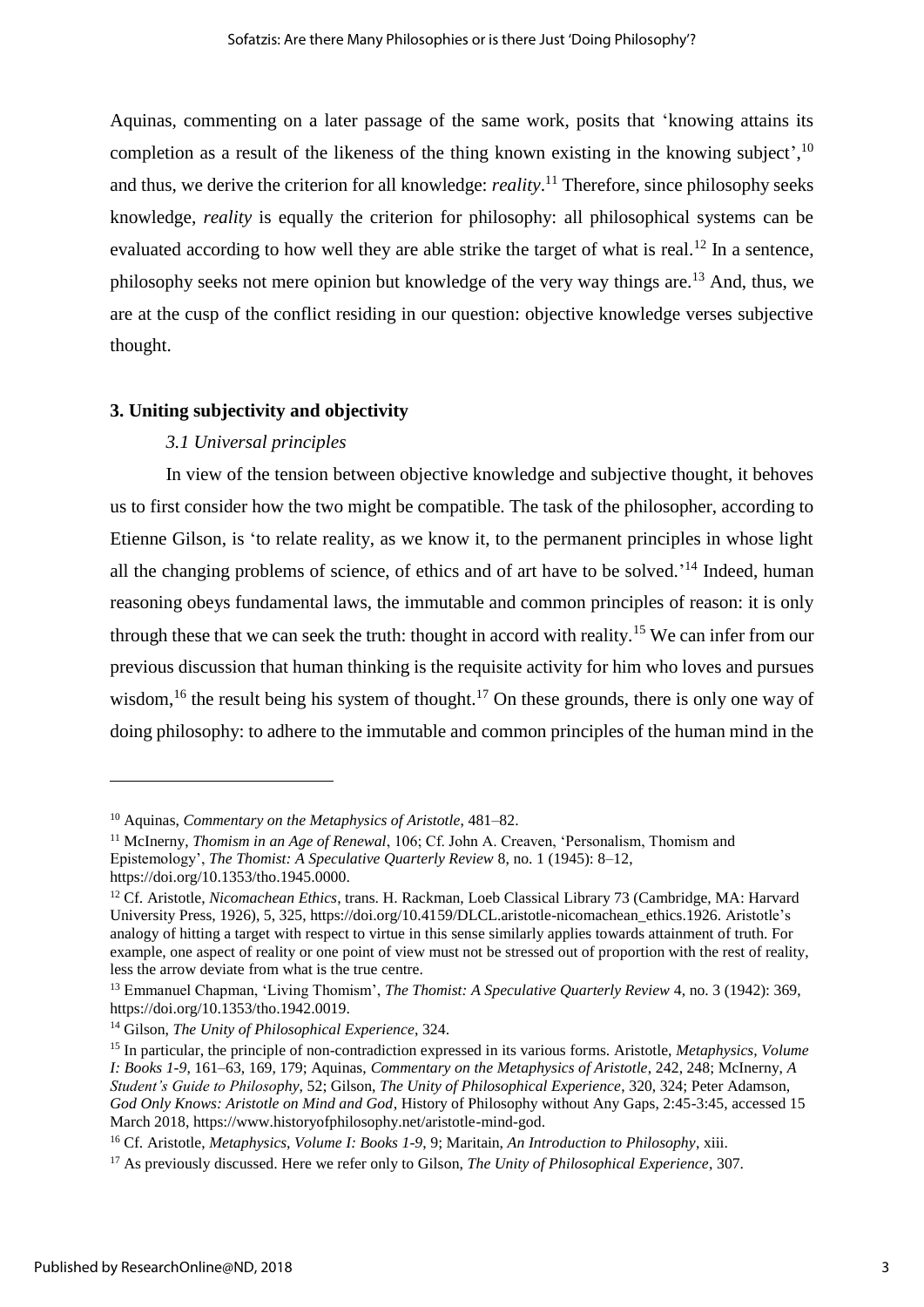search for truth. Thus, the common principles are the means of compatibility between subjective thought and objective knowledge – between doing philosophy and philosophy itself.

# *3.2 The unity of true philosophy*

If doing philosophy is to use the common principles to seek out what is true, then what do these principles reveal about the truth of philosophical conclusions? Let us consider the principle of non-contradiction: it is 'impossible for a thing both to be and not be at the same time'.<sup>18</sup> More than simply a principle isolated to exterior reality or existence, this first principle also finds a consequent expression in the realm of subjective thought: truth claims cannot contradict each other unless, of course, one is false.<sup>19</sup> Regarding other conflicts that seem to exist, deeper examination reveals these as merely apparent; real conflict cannot exist within the truth.<sup>20</sup> Where there is truth, there is a consistency and harmony between the claims, not disagreement.<sup>21</sup> This harmony is what Pope John Paul II calls 'the unity of truth'.<sup>22</sup> Therefore, philosophical thought that remains obedient to common principles has unity as its hallmark. Similarly, all philosophical thought that is true participates in a unity. Thus, while history shows there are many philosophical theories and systems, all philosophical thought that is true participates in a unity without contradiction.

Having shown that true philosophy has the mark of unity, we will now consider whether this can be reconciled with the existence of diverse philosophical theories, each of which claims to possess the truth. A branch of philosophical thought, or even a whole system, may be only a partial and imperfect view of reality: in as far as humanity can add to, perfect and deepen its knowledge of the world, no philosophical effort holds the truth in all its fullness.<sup>23</sup> In another respect, that philosophical theories disagree does not deny the possibility that a theory can

<sup>&</sup>lt;sup>18</sup> The First Principle of Demonstration (also known as the Principle of Non-Contradiction), following the wording of Aristotle in Aquinas, *Commentary on the Metaphysics of Aristotle*, 241–43, 793; Aristotle, *Metaphysics, Volume I: Books 1-9*, 161.

<sup>19</sup> Aristotle, *Metaphysics, Volume I: Books 1-9*, 199; cf. Paul Glenn J., *An Introduction to Philosophy* (St Louis, MO.: B. Herder Book Co., 1944), 19.

<sup>20</sup> Glenn, *An Introduction to Philosophy*, 19; J. M. Bochenski, *Philosophy, An Introduction*, trans. William Newell M. (Holland: D. Reidel Pub. Co., 1962), 44.

<sup>21</sup> Glenn, *An Introduction to Philosophy*, 19; Rudolf G. Bandas and J. S. Zybura, *Contemporary Philosophy and Thomistic Principles* (Milwaukee: Bruce Publishing, 1932), 51.

<sup>22</sup> John Paul II, *Fides et Ratio*, Encyclical Letter (Vatican Website, September 14, 1998), sec. 34,

http://w2.vatican.va/content/john-paul-ii/en/encyclicals/documents/hf\_jp-ii\_enc\_14091998\_fides-et-ratio.html.

<sup>23</sup> John Paul II, sec. 4; cf. Glenn, *An Introduction to Philosophy*, 16–18; Aquinas, *Commentary on the Metaphysics of Aristotle*, 116: 'no man can attain a complete knowledge of the truth'.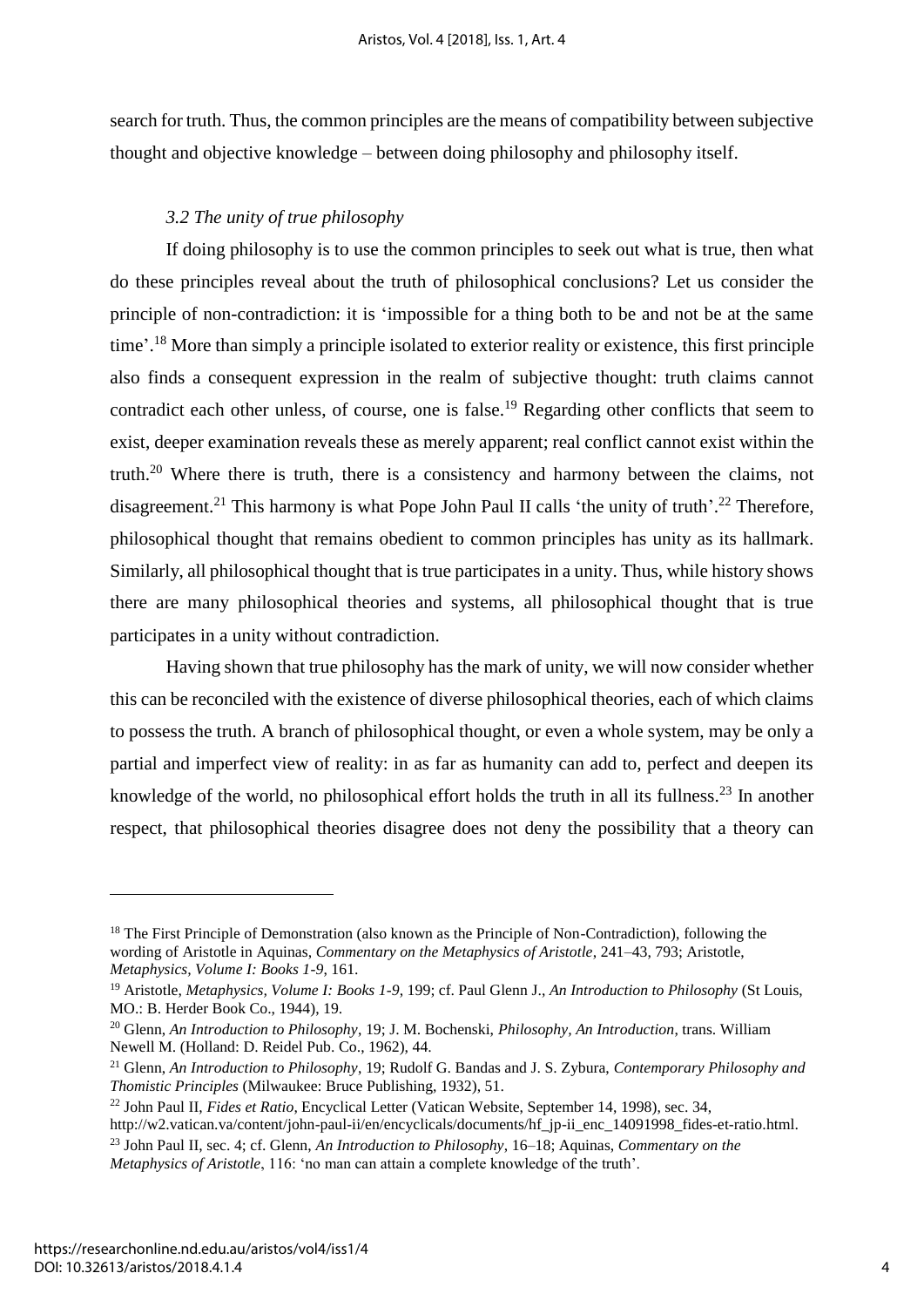possess genuine truth about reality in some regard, albeit contain falsities in other areas.<sup>24</sup> In a third respect, even a theory that errs with regards to its principles (and subsequently all conclusions drawn from these), nevertheless cannot exclude every element of truth – for every falsity contains some truth.<sup>25</sup> On these grounds, every philosophical theory reflects the truth to some degree, albeit each in a distinct manner. Therefore, there is a unity of true philosophy to be sought by synthesising what is true within the systems, which at the same time is open to further knowledge. Thus, referring back to our overarching question, there are indeed many *partially* true philosophies, each participating in a unity in so far as it is true.<sup>26</sup>

#### *3.3 The Thomistic synthesis*

As a case in point, a unity of true philosophy is precisely what Aquinas sought to achieve. Far from casting out, in totality, the thought of a philosopher that may have contained some error, Aquinas derived the truth from all who possessed it and built on it with his own unique contributions.<sup>27</sup> J. S. Zybura describes Aquinas' achievement as 'a true philosophical synthesis', that is, 'a substantial union of established philosophical truth, not merely a mechanical juxtaposition of similar doctrines'.<sup>28</sup> Aquinas' achievement derives from his assiduous methodology of testing, purifying and developing truth claims according to reason and human experience, adhering to and guided by the common principles.<sup>29</sup> Aquinas' account is driven by the conviction that we experience the world through our senses in such a way that it is intelligible, and from this we can understand its order.<sup>30</sup> Despite this assumption, it suffices to say that, whatever one takes as his convictions, true philosophy must obey fundamental laws of reasoning.

<sup>24</sup> Aquinas, *Commentary on the Metaphysics of Aristotle*, 115.

<sup>25</sup> Glenn, *An Introduction to Philosophy*, 17.

<sup>&</sup>lt;sup>26</sup> Here the phrase 'partially true philosophy' groups together the various senses of partial as elaborated: true but incomplete; true in some conclusions and false in others; false in all its conclusions. The third class may still be called *partial* on the grounds that every falsehood contains some truth, but to be clear, a half-truth is nevertheless a whole-falsehood. Thus, I propose that this third sense only participates in a unity of truth analogously – as a spark towards the formulation of truth. Cf. Aristotle, *Metaphysics, Volume I: Books 1-9*, 85; Aquinas, *Commentary on the Metaphysics of Aristotle*, 119.

<sup>27</sup> Bandas and Zybura, *Contemporary Philosophy and Thomistic Principles*, 5–8.

 $^{28}$  Bandas and Zybura, 7, 5–6. Zybura authored this section (the introduction) of the book.

 $29$  Bandas and Zybura, 5–6, 8.

<sup>30</sup> Bochenski, *Philosophy, An Introduction*, 36–37; Ralph M. McInerny, *A First Glance at St. Thomas Aquinas* (Notre Dame, Ill: University of Notre Dame Press, 1990), ix.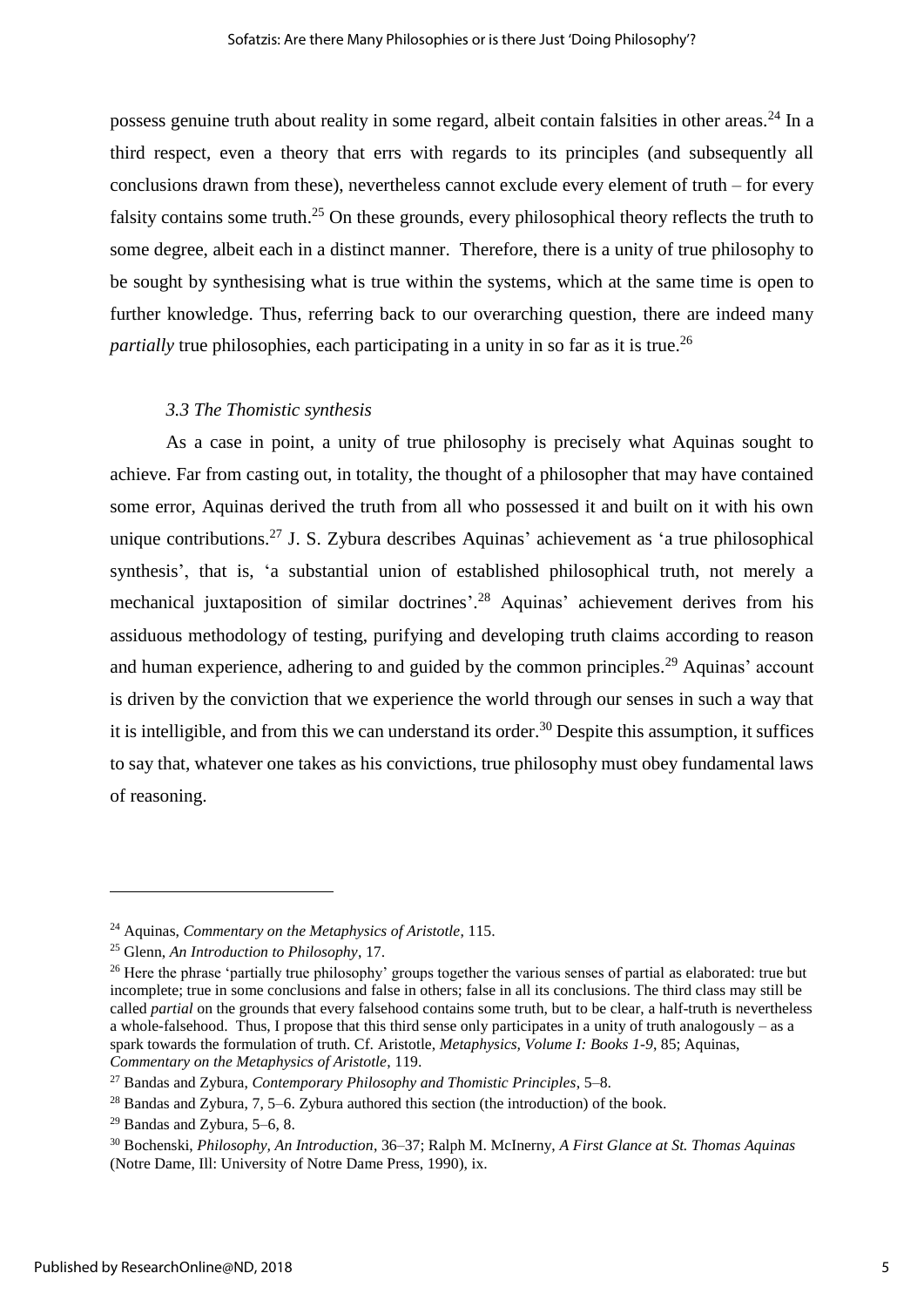#### *3.4 Reality: the source of unity*

I would like to take the case study of Aquinas further to put forward, to the best of my understanding, a deeper argument for the unity of philosophy. As referred to above, Aquinas' philosophy is based on the assumption that we experience the world through our senses in such a way that we have the ability to authentically know it through our concepts.<sup>31</sup> The principle of identity, 'a thing is what it is', attests to Aristotle's observation that reality shows itself to be composed of identities, that is, of individuals.<sup>32</sup> For us to know anything of these individuals, they must, of themselves, be intelligible, having predicates/properties that distinguish them from other things.<sup>33</sup> Aquinas also adheres to the principle of sufficient reason, namely, that everything has a cause that gives it order and existence.<sup>34</sup> Since there cannot be an infinite regress of causes, lest there be no explanation at all, there must be a terminating cause, a first cause, that is responsible for the existence and ordering of every individual substance.<sup>35</sup> On this basis, reality is a community of individuals which are unified and ordered by the first cause.<sup>36</sup> And hence, in so far as philosophy is about ascertaining the various truths of this united and ordered community, the resultant thoughts about it, if they are true, will likewise possess the order, unity and inter-relationship of reality itself. Thus, if we accept Aquinas' assumptions, in addition to the argument of the unity of truth, another ground from which we argue for a synthesis of true philosophy is the unified ordering of reality.

#### **4. How to avoid 'doing philosophy'**

 $\overline{a}$ 

#### *4.1 Simple adherence to a system*

Having established the clear possibility that subjective thought and objective reality can harmonise, we ought now to consider how a philosopher might put the two in opposition to

<sup>31</sup> Bochenski, *Philosophy, An Introduction*, 36–37; McInerny, *A First Glance at St. Thomas Aquinas*, ix.

<sup>32</sup> Dennis Q. McInerny, *Being Logical: A Guide to Good Thinking*, Trade paperback ed (New York: Random House, 2005), 26; cf. Aristotle, *Metaphysics, Volume I: Books 1-9*, 161.

<sup>33</sup> Cf. Aquinas, *Commentary on the Metaphysics of Aristotle*, 216.

<sup>34</sup> McInerny, *Being Logical*, 27; Bandas and Zybura, *Contemporary Philosophy and Thomistic Principles*, 68– 69.

<sup>35</sup> Aquinas, *Commentary on the Metaphysics of Aristotle*, 908, 920–21, 925.

<sup>36</sup> Aristotle, *Metaphysics, Volume II: Books 10-14*, trans. Hugh Tredennick and G. Cyril Armstrong, Loeb Classical Library 287 (Cambridge, MA: Harvard University Press, 1935), 123, 167–69, 173–75,

https://doi.org/10.4159/DLCL.aristotle-metaphysics.1933; Aristotle, *Physics*, trans. P. H. Wicksteed and F. M. Cornford, Loeb Classical Library 228 (Cambridge, MA: Harvard University Press, 1934), 23, 31,

https://doi.org/10.4159/DLCL.aristotle-physics.1957; Cf. Aquinas, *Commentary on the Metaphysics of Aristotle*, 854, 920, 925. Aquinas aptly puts it thus: 'the whole universe is like one principality and one kingdom, and must therefore be governed by one ruler.'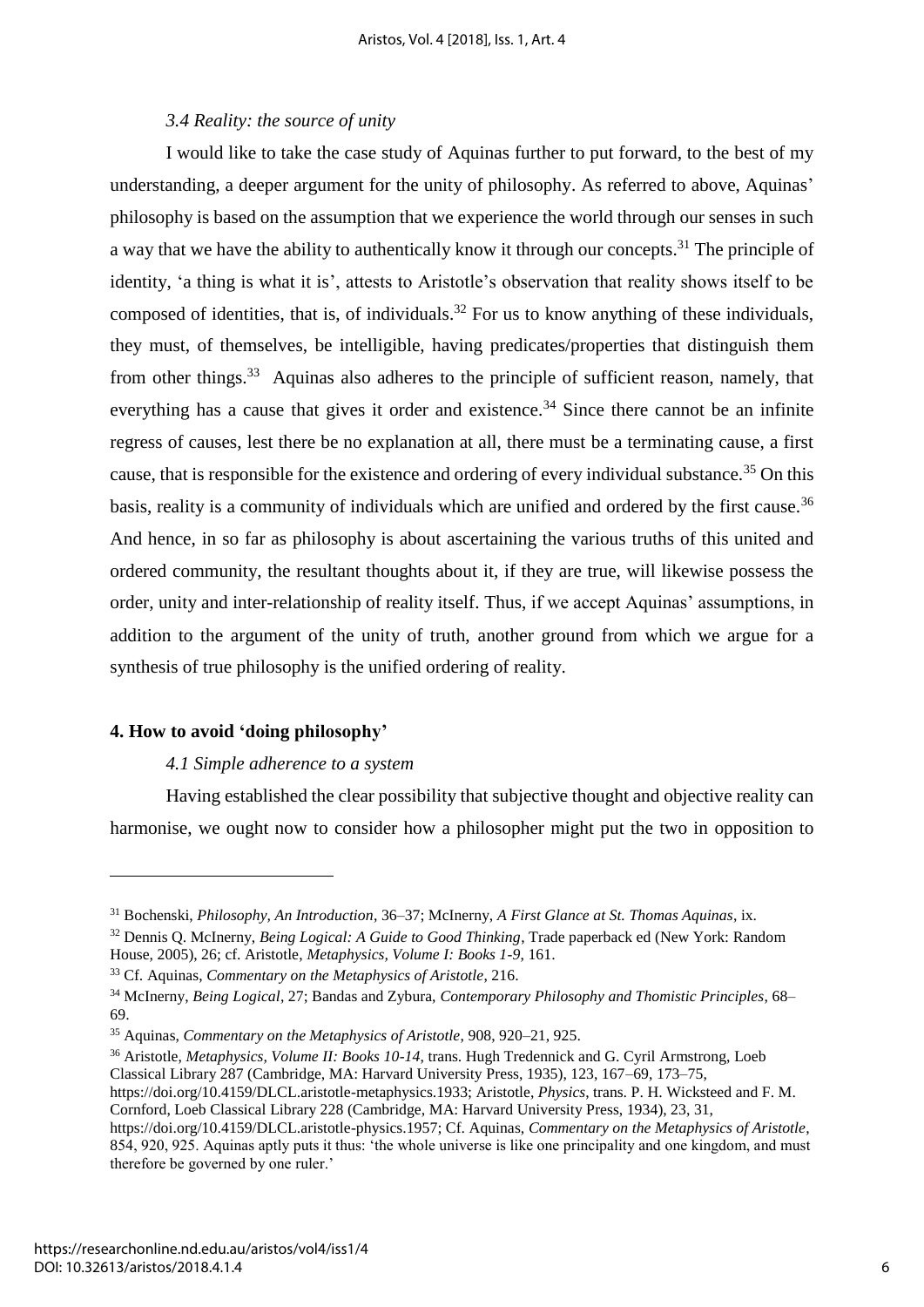each other. In his explanation of why he is a Thomist, it may appear strikingly unusual that McInerny claims that 'Thomas... was not a Thomist.'<sup>37</sup> His justification is that 'what [Thomas] was engaged in was not a *kind* of philosophy. [He] simply did philosophy.' <sup>38</sup> Gilson explains that Thomas 'had no system in the idealistic sense of the word,' nor did he intend to 'achieve a system of the world as if being could be deduced from thought.<sup>39</sup> Thus, adherence to a system of thought, whether it be any one of the many philosophical theories, is not in itself required to do philosophy – one may even blindly follow the mistakes of another by doing this. Rather, one adheres to a philosophical system in a secondary sense if it aligns with one's own doing of philosophy. It can only be in this secondary sense, and insofar as he considers Thomas an exemplar for doing philosophy, that McInerny himself takes the label *Thomist*. With Aquinas as its embodiment, Thomism, then, gives our overarching question a practical answer: a Thomist 'just does philosophy', restrained not by any postulate of Aquinas (or of anyone else for that matter) but only by reality itself and the fundamental rules regarding how we must think about reality.

# *4.2 Un-philosophical 'philosophy'*

While we have seen that blind adherence to a philosophical system fuels conflict between thought and reality, there is a fundamental basis behind the multiplicity of philosophical systems that people adhere to. Just as Aquinas argues that things 'sometimes fail in their proper natural activity', for which 'order is lacking', being subjected to 'things which are contrary to their nature', so too human reason itself fails in its proper activity when it deviates from the common principles of reality.<sup>40</sup> Acting thus – against reason – is contrary to any concept of doing philosophy, yet in the history of philosophy, this is all too common, such that Gilson remarks, 'What passed by its name was almost always something else'.<sup>41</sup> Therefore, since we have previously demonstrated that doing philosophy proceeds from the common principles of reality in order to arrive at the truth, and not in the simple adherence to philosophical system disconnected from these principles, we further reiterate that nor does it

<sup>37</sup> McInerny, *A Student's Guide to Philosophy*, 51–52.

<sup>38</sup> McInerny, 52.

<sup>39</sup> Gilson, *The Unity of Philosophical Experience*, 324, cf 308-9.

<sup>40</sup> Aquinas, *Commentary on the Metaphysics of Aristotle*, 921; Gilson, *The Unity of Philosophical Experience*, 321–23; McInerny, *Being Logical*, 29.

<sup>41</sup> Gilson, *The Unity of Philosophical Experience*, 324–25; This is particularly true of many modern

philosophers, cf. Mortimer J. Adler, *Ten Philosophical Mistakes* (New York; Macmillan, 1985), 198; Chapman, 'Living Thomism', 374. A name may be transferred from the true to the false because of a superficial likeness; for example, pyrite or 'fool's gold' is often mistakenly called gold.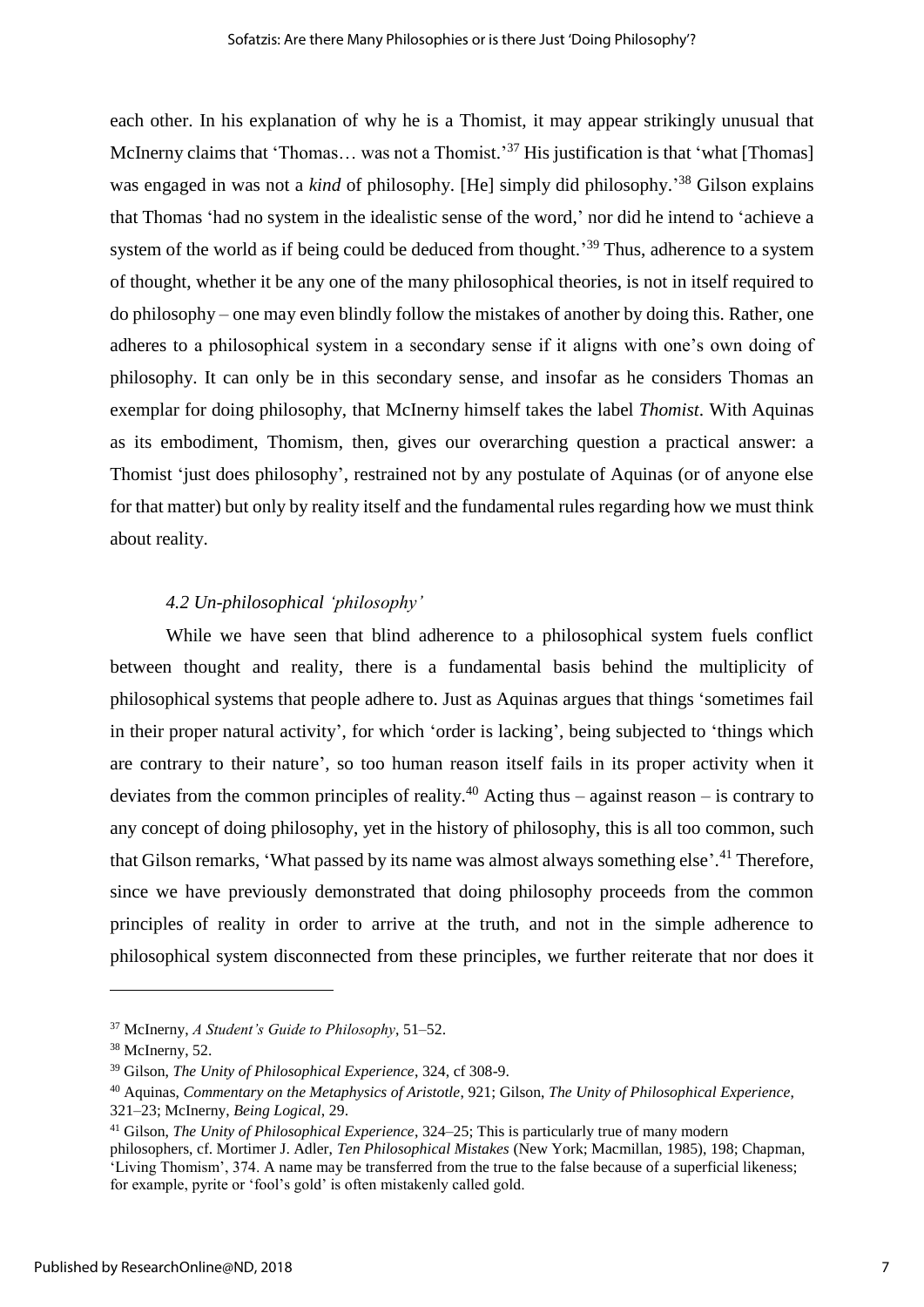consist in deviating from these principles – this is to act against reason: it is not doing philosophy! This wholly *un-*philosophical act is where the conflict between objective reality and subjective thought derives – with true philosophy there is no conflict.

# **5. Conclusion**

Recapitulating our argumentation, we first saw that the term *philosophy* may be used in more than one sense to refer to both the subjective human activity of 'doing philosophy' and its result, namely the production of systems of thought – philosophical theories – which history demonstrates as many and various. Having concluded that there is only one way of doing philosophy, proceeding from the common principles of the human mind in the search for truth of what is real, we saw that the mark of true philosophy is unity. Since diverse theories can nevertheless possess the truth partially, a unity of true philosophy may be sought from what seems disparate: Aquinas embodies this effort towards synthesis, convinced that reality is unified and ordered. We set aside any notion that doing philosophy acts against reason or simply adheres to a system of thought, for this is to disconnect from these principles. Therefore, our conclusion is this: whilst there are various partially true philosophies, there is, properly speaking, only one overarching way of participating in a unity of true philosophy: obeying the fundamental laws of reason in search for the unifying and ordering truth about reality – and this is what we call 'just doing philosophy'. 'Just doing philosophy' is what Thomism embodies, and it is on this basis that not only McInerny, but indeed this author also, calls himself a Thomist.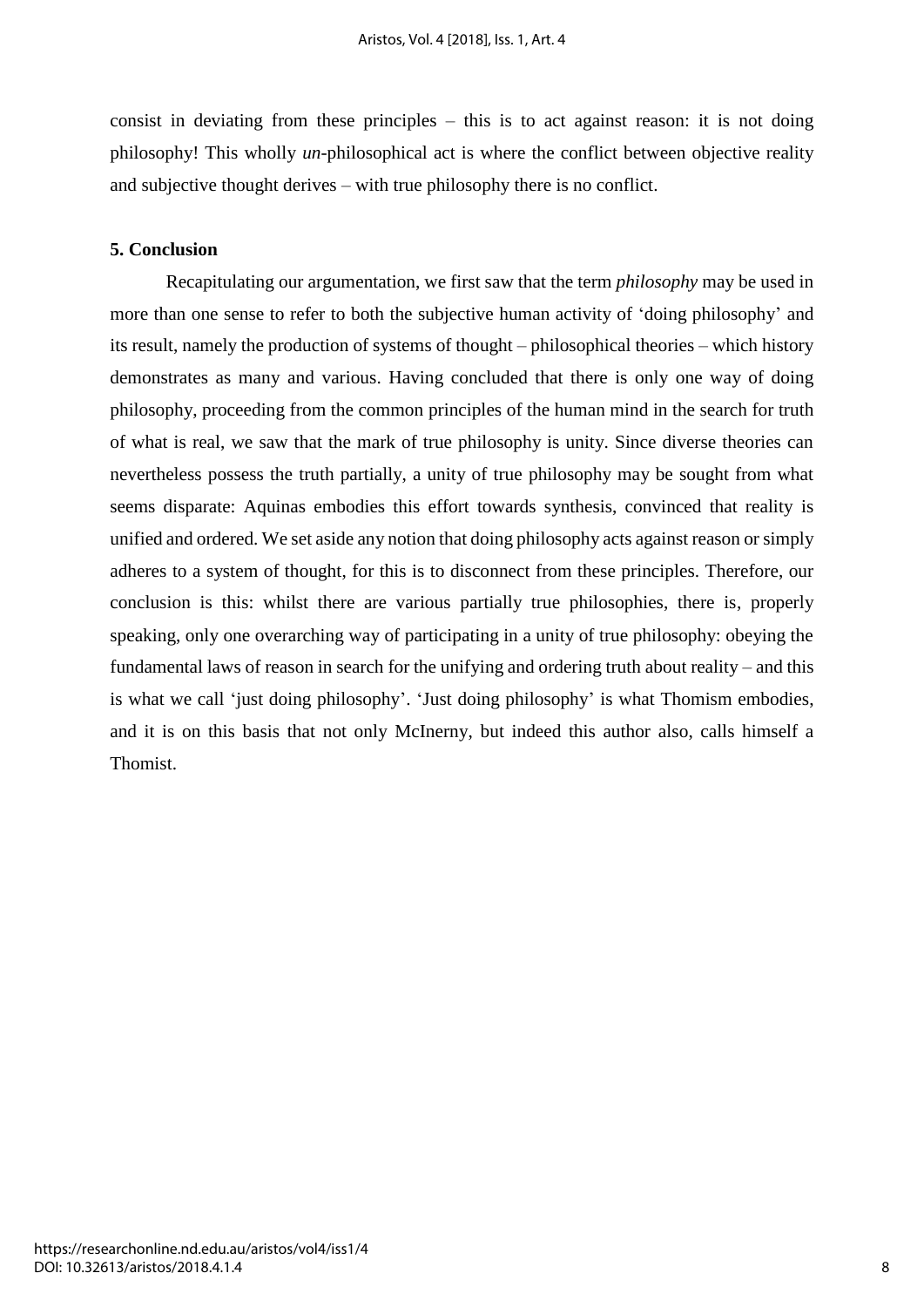### **Bibliography**

- Adamson, Peter. *God Only Knows: Aristotle on Mind and God*. History of Philosophy without Any Gaps. Accessed 15 March 2018. https://www.historyofphilosophy.net/aristotlemind-god.
- Adler, Mortimer J. *Ten Philosophical Mistakes*. New York; Macmillan, 1985.
- Aquinas, Thomas. *Commentary on the Metaphysics of Aristotle*. Translated by John Patrick Rowan. The Collected Works of St. Thomas Aquinas. Charlottesville, Va: InteLex Corporation, 1993. http://pm.nlx.com.ipacez.nd.edu.au/xtf/view?docId=aquinas/aquinas.35.xml.
- Aristotle. *Metaphysics, Volume I: Books 1-9*. Translated by Hugh Tredennick. Loeb Classical Library 271. Cambridge, MA: Harvard University Press, 1933. https://doi.org/10.4159/DLCL.aristotle-metaphysics.1933.
	- ———. *Metaphysics, Volume II: Books 10-14*. Translated by Hugh Tredennick and G. Cyril Armstrong. Loeb Classical Library 287. Cambridge, MA: Harvard University Press, 1935. https://doi.org/10.4159/DLCL.aristotle-metaphysics.1933.
	- ———. *Nicomachean Ethics*. Translated by H. Rackman. Loeb Classical Library 73. Cambridge, MA: Harvard University Press, 1926. https://doi.org/10.4159/DLCL.aristotle-nicomachean\_ethics.1926.

———. *Physics*. Translated by P. H. Wicksteed and F. M. Cornford. Loeb Classical Library 228. Cambridge, MA: Harvard University Press, 1934. https://doi.org/10.4159/DLCL.aristotle-physics.1957.

- Bandas, Rudolf G., and J. S. Zybura. *Contemporary Philosophy and Thomistic Principles*. Milwaukee: Bruce Publishing, 1932.
- Bochenski, J. M. *Philosophy, An Introduction*. Translated by William Newell M. Holland: D. Reidel Pub. Co., 1962.
- Chapman, Emmanuel. 'Living Thomism'. *The Thomist: A Speculative Quarterly Review* 4, no. 3 (1942): 369–87. https://doi.org/10.1353/tho.1942.0019.
- Copleston, Frederick C. *A History of Philosophy*. Vol. I: Greece and Rome. Westminster, Maryland: The Newman Press, 1946.
- Creaven, John A. 'Personalism, Thomism and Epistemology'. *The Thomist: A Speculative Quarterly Review* 8, no. 1 (1945): 1–26. https://doi.org/10.1353/tho.1945.0000.
- Creel, Richard E. *Thinking Philosophically: An Introduction to Critical Reflection and Rational Dialogue*. Malden, MA: Blackwell Publishers, 2001.

Gilson, Etienne. *The Unity of Philosophical Experience*. London: Sheed & Ward, 1938.

Glenn, Paul, J. *An Introduction to Philosophy*. St Louis, MO.: B. Herder Book Co., 1944.